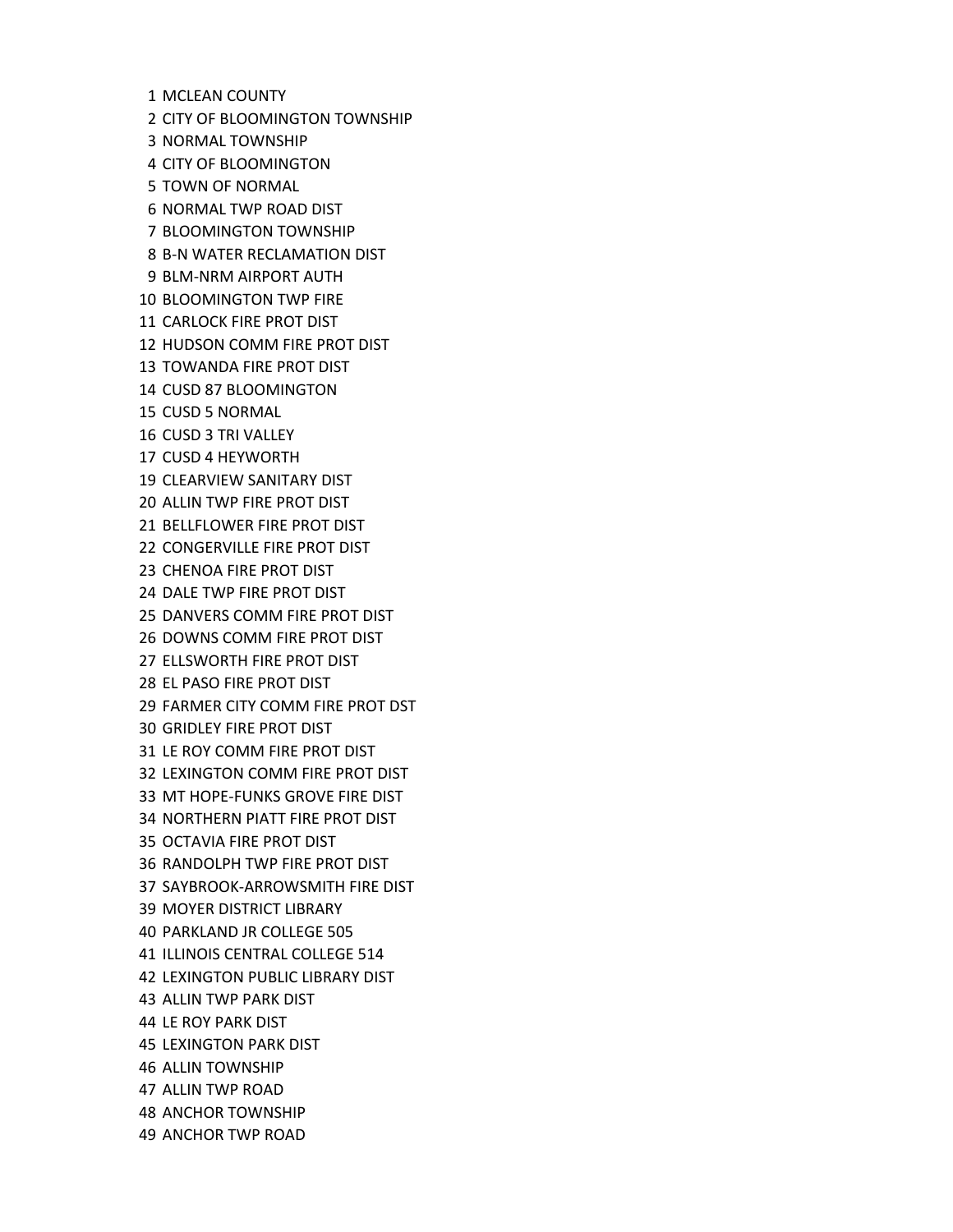50 ARROWSMITH TOWNSHIP 51 ARROWSMITH TWP ROAD 52 BELLFLOWER TOWNSHIP 53 BELLFLOWER TWP ROAD 54 BLOOMINGTON TWP ROAD 55 BLUE MOUND TOWNSHIP 56 BLUE MOUND TWP ROAD 57 CHENEYS GROVE TOWNSHIP 58 CHENEYS GROVE TWP ROAD 59 CHENOA TOWNSHIP 60 CHENOA TWP ROAD 61 CROPSEY TOWNSHIP 62 CROPSEY TWP ROAD 63 DALE TOWNSHIP 64 DALE TWP ROAD 65 DANVERS TOWNSHIP 66 DANVERS TWP ROAD 67 DAWSON TOWNSHIP 68 DAWSON TWP ROAD 69 DOWNS TOWNSHIP 70 DOWNS TWP ROAD 71 DRY GROVE TOWNSHIP 72 DRY GROVE TWP ROAD 73 EMPIRE TOWNSHIP 74 EMPIRE TWP ROAD 75 FUNKS GROVE TOWNSHIP 76 FUNKS GROVE TWP ROAD 77 GRIDLEY TOWNSHIP 78 GRIDLEY TWP ROAD 79 HUDSON TOWNSHIP 80 HUDSON TWP ROAD 81 LAWNDALE TOWNSHIP 82 LAWNDALE TWP ROAD 83 LEXINGTON TOWNSHIP 84 LEXINGTON TWP ROAD 85 MARTIN TOWNSHIP 86 MARTIN TWP ROAD 87 MONEY CREEK TOWNSHIP 88 MONEY CREEK TWP ROAD 89 MT HOPE TOWNSHIP 90 MT HOPE TWP ROAD 91 OLD TOWN TOWNSHIP 92 OLD TOWN TWP ROAD 93 RANDOLPH TOWNSHIP 94 RANDOLPH TWP ROAD 95 TOWANDA TOWNSHIP 96 TOWANDA TWP ROAD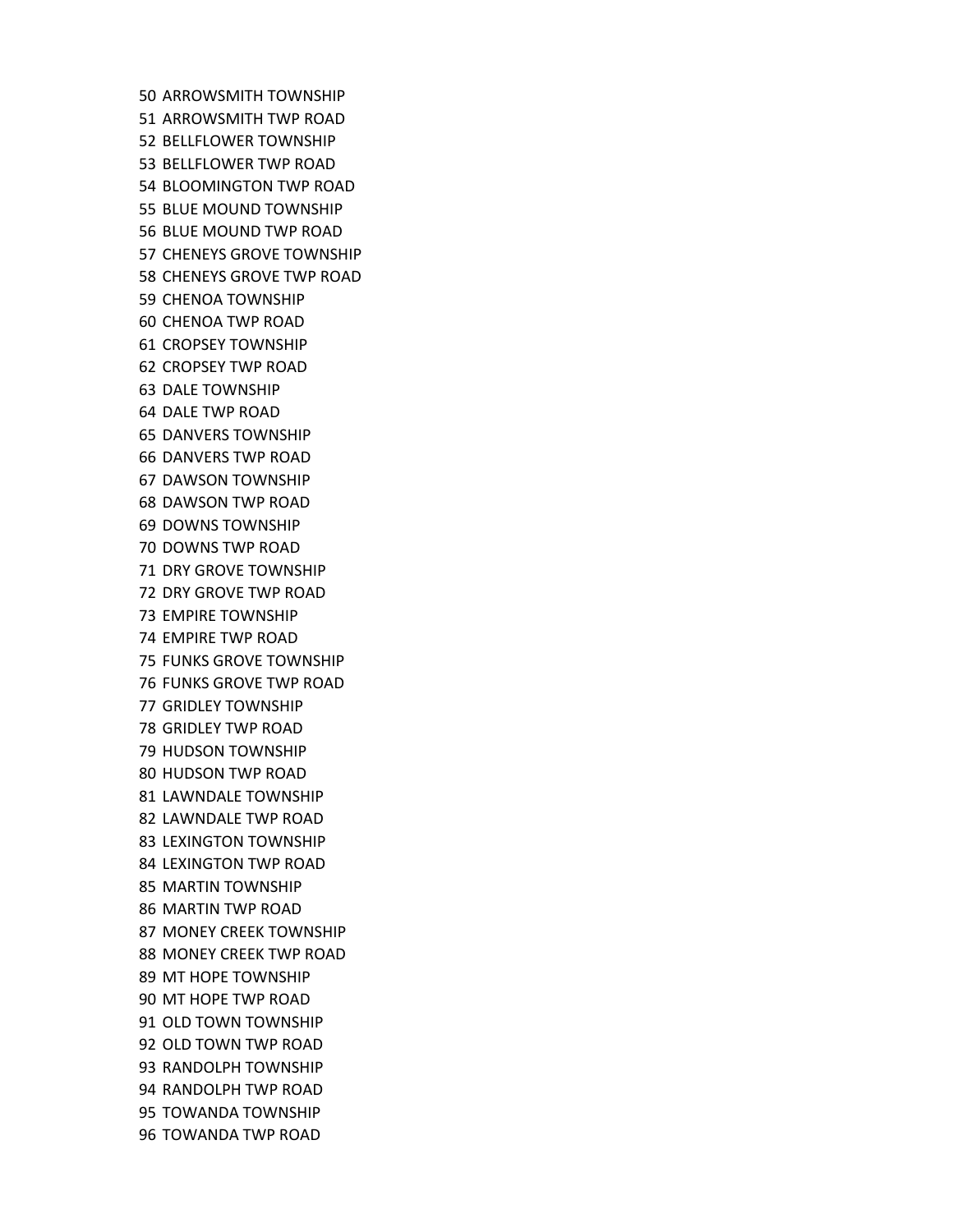97 WEST TOWNSHIP 98 WEST TWP ROAD 99 WHITE OAK TOWNSHIP 100 WHITE OAK TWP ROAD 101 YATES TOWNSHIP 102 YATES TWP ROAD 103 CUSD 5E GIBSON CITY 104 CUSD 2 LEROY 105 CUSD 7 LEXINGTON 106 CUSD 140 EUREKA 107 CHENOA CUSD #9 BONDS 108 PRAIRIE CENTRAL CUSD #8N BONDS 109 CUSD 11 EL PASO‐GRIDLEY 110 CUSD 16 OLYMPIA 111 CUSD 18 BLUE RIDGE 112 CUSD 8N PRAIRIE CENTRAL 114 ANCHOR VILLAGE 115 ARROWSMITH VILLAGE 116 BELLFLOWER VILLAGE 117 CARLOCK VILLAGE 118 CHENOA CITY 119 COLFAX VILLAGE 120 COOKSVILLE VILLAGE 121 DANVERS VILLAGE 122 DOWNS VILLAGE 123 ELLSWORTH VILLAGE 124 GRIDLEY VILLAGE 125 HEYWORTH VILLAGE 126 HUDSON VILLAGE 127 LE ROY CITY 128 LEXINGTON CITY 129 MC LEAN VILLAGE 130 SAYBROOK VILLAGE 131 STANFORD VILLAGE 132 TOWANDA VILLAGE 133 CROPSEY STREET LIGHT 138 CHENOA PUBLIC LIBRARY 140 YATES TWP PARK DIST 141 DANVERS TWP LIBRARY 143 GRIDLEY PUBLIC LIBRARY 144 MARTIN TOWNSHIP LIBRARY 145 MT HOPE‐FUNKS GROVE TWP LBY 148 HEYWORTH PUBLIC LIBRARY 149 TOWANDA DISTRICT LIBRARY 151 CHENEYS GROVE TWP LIBRARY 152 West Sch Rebate 153 Yates Sch Rebate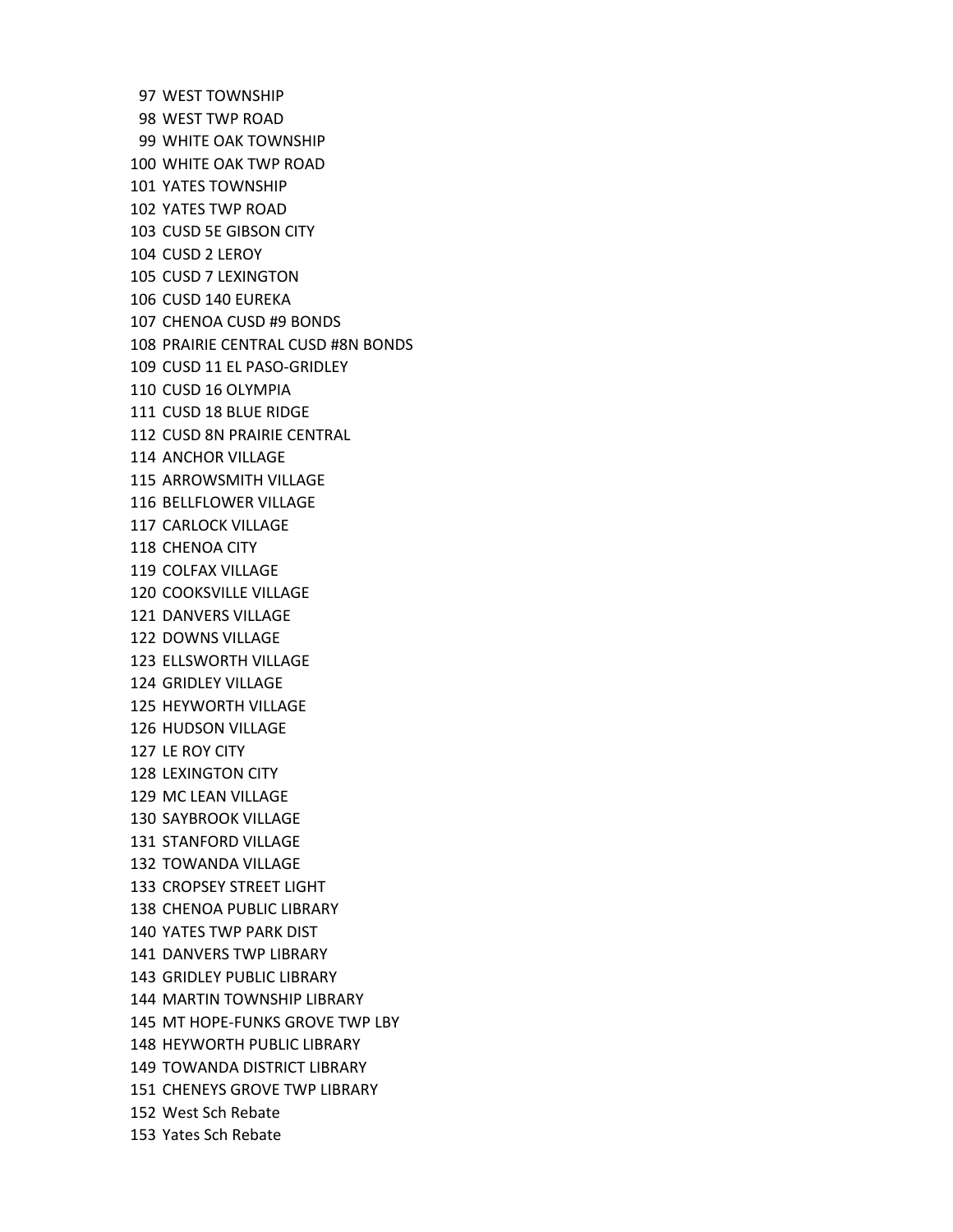154 ALLIN TWP LIBRARY 155 CARLOCK PUBLIC LIBRARY 160 WHITE OAK TOWNSHIP CEMETERY 162 A‐C‐L‐Y MTAD 163 ARROWSMITH‐DAWSON MTAD 164 BLUE MOUND‐MARTIN MTAD 165 B C W MTAD 166 DRY GROVE‐WHITE OAK MTAD 167 FUNKS GROVE‐MT HOPE MTAD 175 MT HOPE‐FUNKS GROVE PARK 177 CHENOA PARK 179 CITY OF BLOOMINGTON LIBRARY 180 NORMAL PUBLIC LIBRARY 183 CUSD 19 RIDGEVIEW 184 ALLIN TWP WATER AUTH 185 OCTAVIA PARK DIST 186 DANVERS TWP WATER AUTH 187 GOLDEN PRAIRIE LIBRARY 188 FAIRBURY RURAL FIRE PROT DIST 189 HEARTLAND COMM COLLEGE 540 190 HUDSON WATER 191 MT HOPE ‐FUNKS GROVE WATER 192 SOUTHEAST McLEAN CO WATER AUTH 193 HUDSON AREA PUBLIC LIBRARY 196 DALE‐ALLIN MTAD 197 CITY OF EL PASO 198 EL PASO LIBRARY 200 LEXINGTON TIF 9 201 HEYWORTH TIF 3 202 HEYWORTH TIF 2 203 LEROY MANOR TIF 204 DOWNTOWN BLOOMINGTON TIF 205 BLOOMINGTON DOWNTOWN SOUTHEAST TIF 206 MARKET SQUARE TIF 207 HEYWORTH TIF 1 208 EMPIRE TIF 1 210 DOWNS TIF 1 211 OLDTOWN/DOWNS TIF 2 212 DOWNTOWN NORMAL TIF 213 Chenoa TIF 214 TON SPECIAL SERVICE AREA 215 NORMAL/MAIN/I55 TIF 216 MAIN/OSAGE TIF 217 HUDSON TIF 218 ONE NORMAL PLAZA TIF 219 Heyworth Bridle Brook Tif 220 Village of Gridley TIF